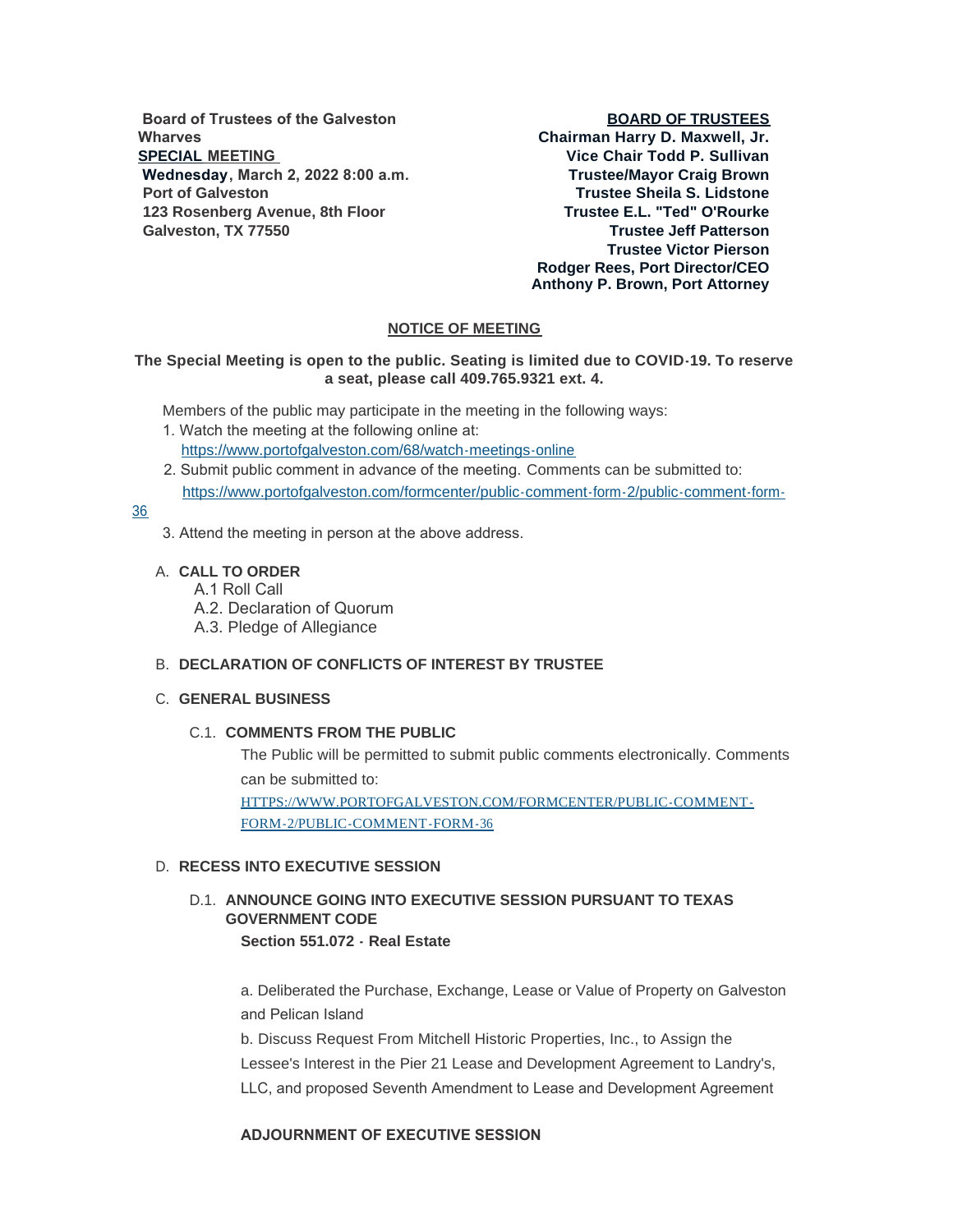# **RECONVENE SPECIAL MEETING** E.

**Discuss And Consider Action, If Any, On Specific Matters Discussed In**  E.1. **Executive Session Which Were Listed On The Agenda In Sufficient Detail To Provide Notice To The Public As Required By The Texas Open Meetings Act** 

# **BUSINESS ITEMS** F.

**Discuss And Consider Approval Of Lessor's Consent To Assignment And**  F.1. **Assumption Of Ground Lease, From Mitchell Historic Properties, LLC To Landry's, LLC**

Documents:

#### [F1.PDF](https://www.portofgalveston.com/AgendaCenter/ViewFile/Item/4727?fileID=8391)

**Discuss And Consider Approval Of Seventh Amendment To Pier 21 Lease**  F.2. **And Development Agreement**

Documents:

#### [F2.PDF](https://www.portofgalveston.com/AgendaCenter/ViewFile/Item/4728?fileID=8390)

### G. COMMENTS FROM THE BOARD OF TRUSTEES

Pursuant to Texas Government Code Section 551.0415, Trustees may report on any of the following items:

- 1. Expressions of thanks, gratitude, and condolences
- 2. Information regarding holiday schedules
- 3. Honorary or salutary recognition of a public official, public employee, or other citizen
- 4. Reminders regarding Galveston Wharves events
- 5. Reminders regarding community events
- 6. Health and safety announcements

### **SET DATE OF NEXT BOARD MEETING, TIME AND LOCATION** H.

#### **ADJOURNMENT** I.

THE ITEMS LISTED FOR THE CONSENT AGENDA ARE CONSIDERED ROUTINE AND WILL NOT BE DISCUSSED UNLESS A TRUSTEE DESIRES TO DISCUSS – AS IS THE CASE, THAT SUCH ITEM WILL BE REMOVED FROM THE CONSENT AGENDA AND CONSIDERED PRIOR TO THE REGULAR AGENDA ITEMS. AS USED IN THIS NOTICE, THE TERM "EXECUTIVE SESSION" MEANS A "CLOSED MEETING" AS DEFINED IN TEXAS GOVERNMENT CODE CHAPTER 551, THE OPEN MEETINGS ACT. THE BOARD RESERVES THE RIGHT TO ADJOURN INTO EXECUTIVE SESSION AT ANY TIME DURING THE COURSE OF THIS MEETING TO DISCUSS ANY SUBJECT, INCLUDING WITHOUT LIMITATION ANY SUBJECT APPEARING ON THIS AGENDA, AS AUTHORIZED BY THE OPEN MEETINGS ACT. FOLLOWING ANY EXECUTIVE SESSION, THE BOARD IN OPEN SESSION MAY TAKE A FINAL ACTION, DECISION, OR VOTE ON A MATTER DELIBERATED IN EXECUTIVE SESSION, AS AUTHORIZED BY THE OPEN MEETINGS ACT.